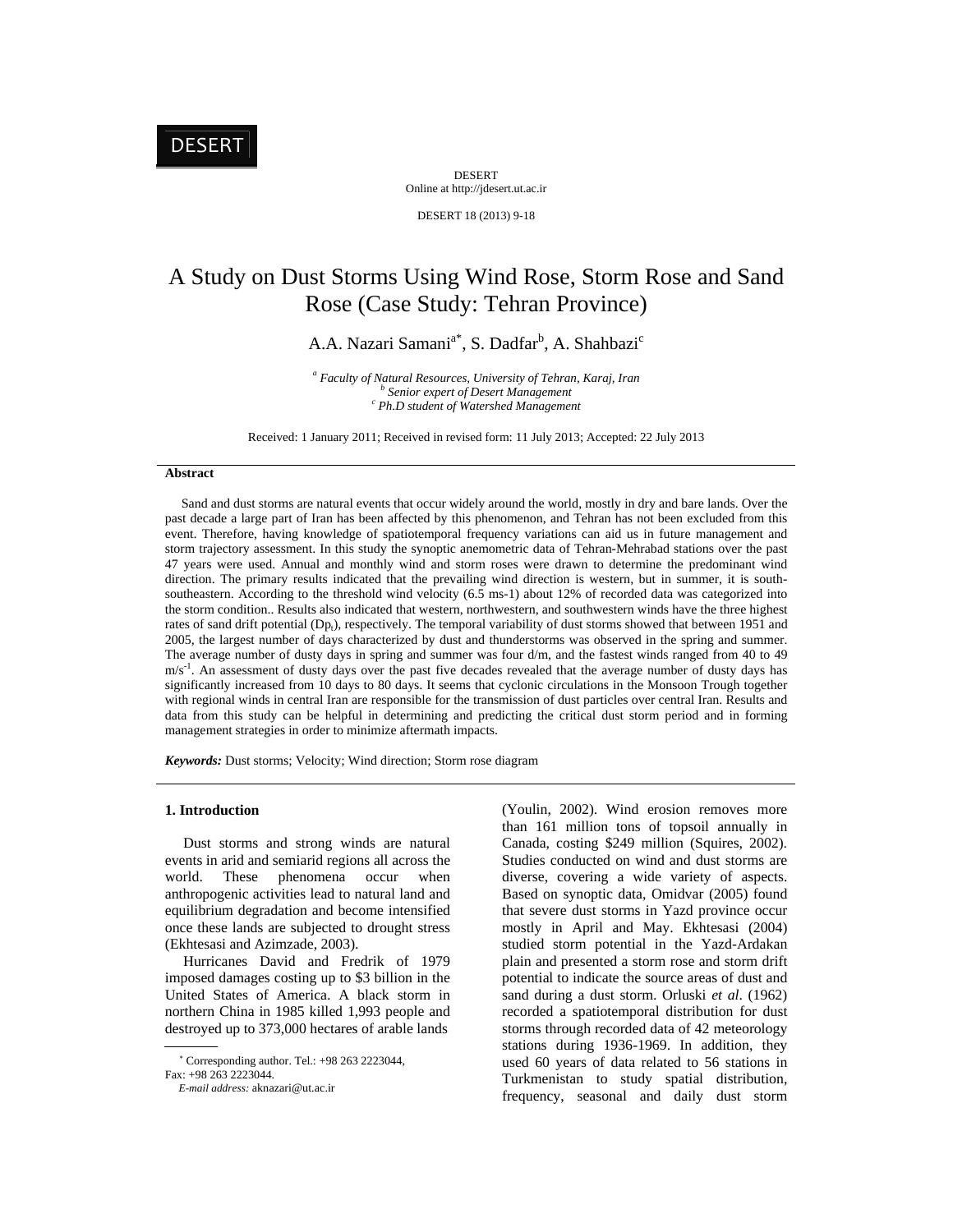variations. They found that the average of highest annual frequency for dust storms was 67 days in spring across the sandy central Karaka desert. A study of the northern China plateau revealed that as humidity increases, wind erosion reduces considerably. When sand moisture increases to four percent, erosion reaches a constant rate and subsequently decreases to zero (Chen Winnen, 1996). In addition, dust emissions from the Middle East and North Africa contribute to eastern Asia (Tanaka *et al.,* 2005). It seems that dust emission and transportation in eastern Asia is affected by a synoptic frontal system blowing forward to the arid region of northern Asia, causing the wind to blow at a velocity of up to 6 m/s (Wang and Fung, 2006). A wind rose is the simplest statistical representation of anemometry and shows wind direction and velocity. It is a circular graph indicating wind velocity and direction analysis results in a given area or station. It can be very effective in recognizing direction and frequency of an area's severest winds, but it does not provide usable criterion for stormy and dusty wind analysis, since most stormy winds blow with a velocity beyond the threshold rate for lifting and transporting particles which subsequently create dust storms. In other words, threshold wind velocity depends on soil type on which the wind blows (Rafahi, 2005) and the biggest percent of winds used in wind rose plotting do not generate a dust storm. In fact most storm and dust winds have a velocity higher than threshold velocity. In order to address these issues more precisely analyze dust storm winds, another chart known as "storm rose" was defined and evaluated which is able to show wind conditions better than the wind rose. In fact, a storm rose is a kind of wind rose which makes a connection between the spatial nature of wind and land and, by considering the threshold velocity of soil erosion, shows winds affecting storm and dust production more clearly. In other words, storm roses and wind roses are important for us with a velocity greater than the threshold velocity of soil erosion.

A sand rose is a hodogram vector diagram of wind energy for sand drift. It shows the wind erosion power and relative velocity of sand transport in different directions. Unlike the wind rose and the storm rose the sand drift potential is calculated through wind frequency and velocity in different direction by a vector algebra procedure in a sand rose. Then by arithmetic vector summation and vector analysis, the resultant direction of sand movement is defined.

One of the most important differences between the sand rose and other wind analyzing diagrams is its ability to unify wind power instead of different velocity classes and specify the consequent sand transport direction. In addition, by the help of the sand rose and even the storm rose, we can recognize lands sensitive to erosion in a station environment. If there is no sensitive land in the station environment, there will be no storm rose and sand rose, and the arms will be eliminated.

 Gale-force winds and sand blasts in arid lands cause havoc and damage. Because Tehran province is under the influence of such a situation due to its climate and geographic location, the current study set out to determine the direction and time of occurrence for these blasts in order to prevent so many unwelcome changes. Over the past decades, severe storms and catastrophic dust winds have caused huge humane and environmental damages in Iran and Tehran province as a capital region is subjected to this destructive phenomenon. The main objective of the present research is to determine temporal variation and wind regime as well as the direction of storms to find the main sources and trajectory of dust storms. Such results can enable us to better understand the dust storm process and develop early warning systems to minimize the hazards of dust storms.

#### **2. Materials and methods**

#### *2.1. Study area*

 In this research, anemometer data from the Tehran-Mehrabad synoptic station during a statistical period of about 47 years (1961-2007) was used to draw the wind, storm, and sand roses. The coordinates of the Tehran-Mehrabad station are 51, 19 longitude and 35, 42 latitude respectively. Annual mean rainfall, annual mean temperature, annual mean relative moisture, and annual sunny hours are 238.9 mm, 17.7°C, 41%, and 3025 H, respectively. The prevailing wind blows in a westerly direction as calculated at three recording times (morning, midday, and evening) at a velocity 5.5 m/s (statistics and information of Iran Meteorological Organization).

#### *2.2. Methodology*

 To analyze the anemometer data, the software "WRPLOT View 5.2.1" was used for wind statistical calculation and wind rose drawing. As this program uses special formats for wind rose calculations and drawings, a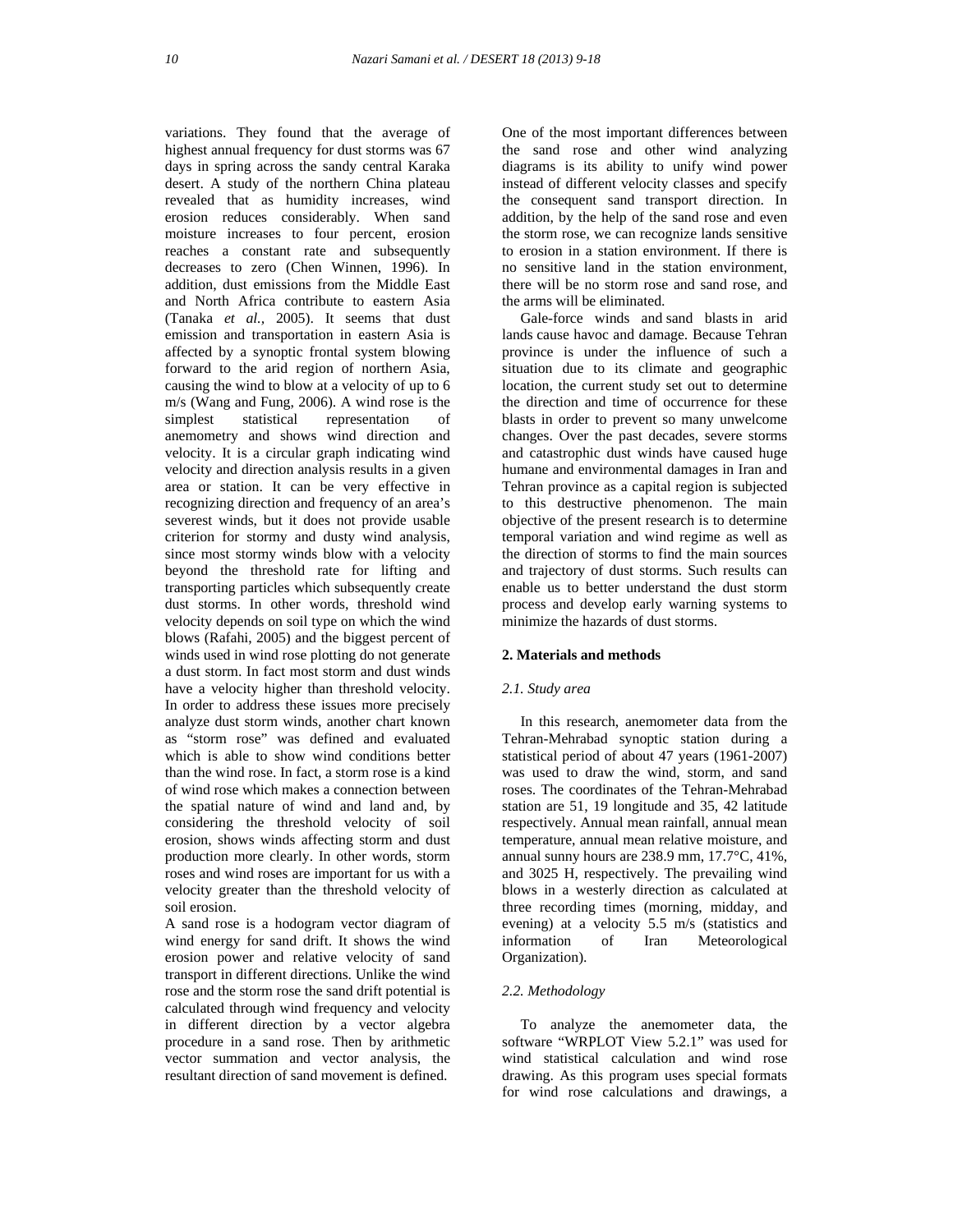domestic software known as "Wdconvert2.0" was used to change the anemometer data collected from meteorological stations in Iran (synoptic or climatology) into a readable format for WRPLOT.

 In addition to drawing a standard wind rose with a basic velocity of  $0.54$ m.s<sup>-1</sup>, the WRPLOT software also changed basic velocity and the wind rose drawing to a more basic velocity to make it more flexible for the user to make different comparisons and analyses on region anemometer data using this software. In this research, by using the software's mentioned capabilities and by considering the basic velocity as equal to wind erosion threshold velocity, the new storm generator wind rose was formed with the new name "storm rose". A storm rose represents the relationship between wind spatial velocity and wetter lands and can show the storm potential of an area.

 Use of a sand rose is a method for wind statistical analysis in relation to wind erosion threshold velocity first suggested and used by Burger and Leto (1975). In this method, to unify wind erosion power, velocities higher than the threshold velocity of soil erosion must first be changed to vector units named "sand transport power" in order to unify wind erosion power. Then, by drawing them in eight or sixteen directions, the sand rose is defined. By finding the vector sum of the sand rose arms, the consequent vector of sand transport power can be obtained, which shows the relative amount and final direction of sand transport in a region or desired geomorphologic features. Because of the complexity and large amount of statistical calculation involved in drawing a sand rose, the software "Wind Rose Represented" designed by Ekhtesasi and Saremi Naeeni on the basis of Burger and Leto's equations (1975). This software can draw a sand rose and analyze it statistically using anemometer data from a meteorological station and the wind erosion

threshold velocity of different faces in the station environment. The drawn sand rose can show the sand transport velocity by wind and its direction in different faces around the selected station.

### **3. Results**

# *3.1. Drawing and analysis of seasonal and annual wind rose*

 Analyzing the anemometer data from the Tehran-Mehrabad synoptic station showed that for about 34.20% of a 3-hour monitoring, the meteorological conditions were quiet, and at other times the wind velocity was more than  $0.54 \text{ m/s}^{-1}$ . As the seasonal and annual wind rose of the case study shows (Fig. 1), west winds occurred most often with a frequency of about 18.80%, followed by winds blowing in the directions of southeast and northwest with frequencies of about 8.53% and 8.13%, respectively. Winds with velocities of 2-3.5 to  $3.5-5.5$  m/s<sup>-1</sup> and at frequencies of 17.35% and 32.46%, respectively, were the most frequent in all directions. More than 50% of winds are in the second class with 2-3.5 to 3.5-5.5  $\text{m/s}^{-1}$ velocity. Winds with a velocity of more than 5.5  $m/s<sup>-1</sup>$  make up just 12.14% of the total. The frequency of severe and erosion winds in the region is much less than this. The seasonal wind rose of the region also showed that, except in summer, the most frequent winds blow to the west (Table 1 and Fig. 1). We can see that in summer there are predominant winds in the south and west. Although we can observe by the wind rose that the fastest winds of the Tehran-Mehrabad station are in the west, we can't be sure that the most effective winds for soil erosion and sand transport are in this sector. Table 1 shows the frequency distribution of the region winds in 8 geographical directions as calculated by WRPLOT View.

 Table 1. The frequency distribution percentage of the region winds in 8 geographical directions which are calculated by WRPLOT View software

| Total $(\%)$ |           | <b>Wind Direction</b> |             |             |           |           |                    |
|--------------|-----------|-----------------------|-------------|-------------|-----------|-----------|--------------------|
|              | $>= 10/5$ | $8/5 - 10/5$          | $5/5 - 8/5$ | $3/5 - 5/5$ | $2 - 3/5$ | $0/5 - 2$ | (Degree)           |
| 8/23         | 0/01      | 0/02                  | 0/17        | 1/06        | 5/78      | 1/19      | $337/50 - 22/50$   |
| 4/20         | 0/00      | 0/02                  | 0/23        | 0/84        | 2/66      | 0/45      | $22/50 - 67/50$    |
| 3/10         | 0/00      | 0/01                  | 0/18        | 0/77        | 1/89      | 0/24      | $67/50 - 112/50$   |
| 8/53         | 0/00      | 0/05                  | 0/79        | 2/91        | 4/41      | 0/36      | $112/50 - 157/50$  |
| 7/98         | 0/00      | 0/01                  | 0/34        | 2/42        | 4/77      | 0/43      | 157/50 - 202/50    |
| 6/81         | 0/07      | 0/12                  | 0/78        | 2/12        | 3/40      | 0/27      | $202/50 - 247/50$  |
| 18/80        | 1/05      | 2/17                  | 4/93        | 5/24        | 5/06      | 0/34      | $247/50 - 292/50$  |
| 8/13         | 0/07      | 0/23                  | 0/83        | 1/98        | 4/49      | 0/53      | 292/50 - 337/50    |
| 65/79        | 1/22      | 2/69                  | 8/25        | 17/36       | 32/46     | 3/82      | Sub-Total:         |
| 34/19        |           |                       |             |             |           |           | Calms:             |
| 0/02         |           |                       |             |             |           |           | Missing/Incomplet: |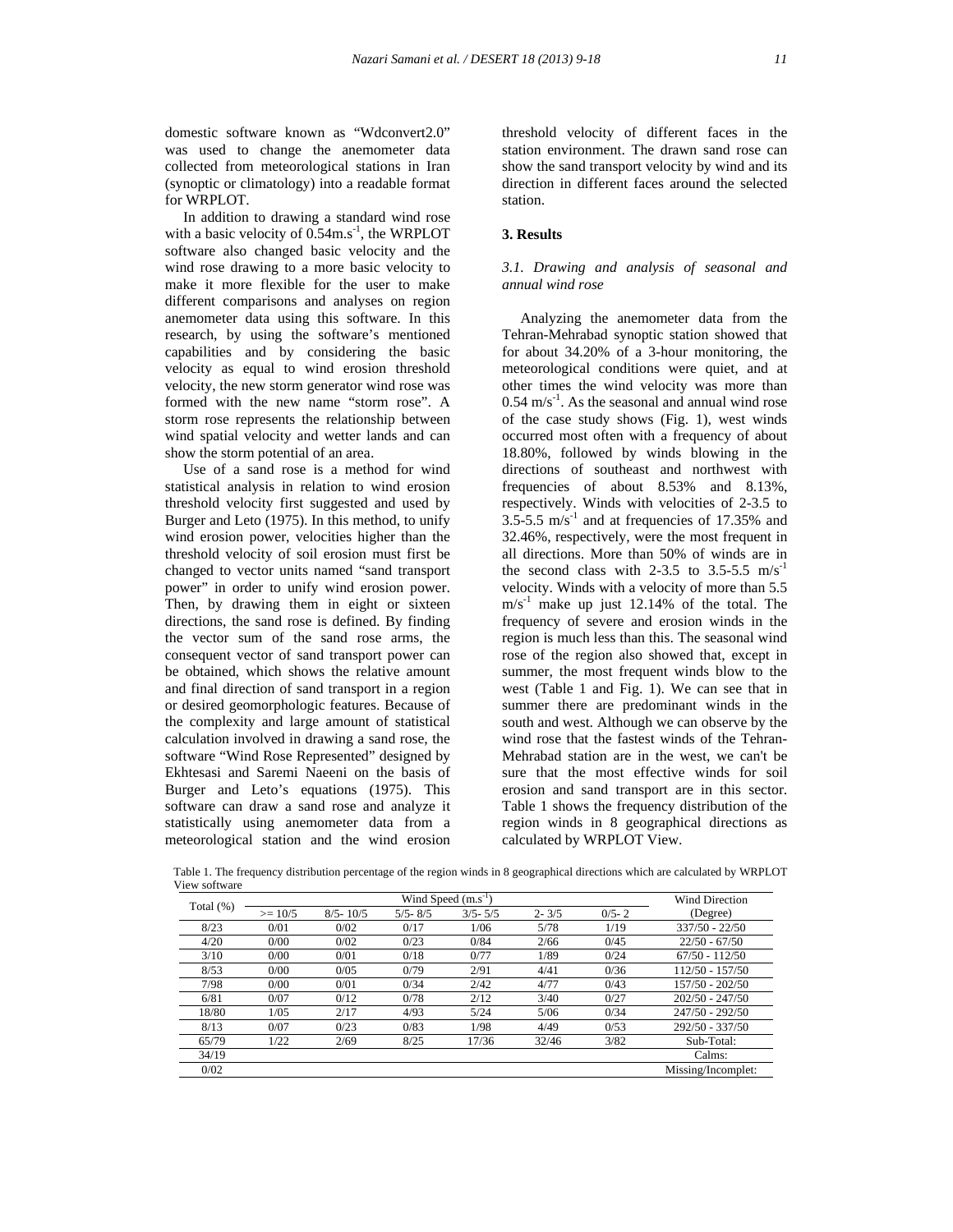

Fig. 1. Annual and seasonal wind rose stations of Tehran - Mehrabad (1961-2007)

 To prepare the compatible format data for in putting WRPLOT software the anemometry data was rearranged by Wdconvert2.0 software.. As can be seen, data from more than 151903 hours of monitoring was used to draw the wind,

storm, and sand roses of the region. From that, only 33 hours were monitoring without statistics. More than 51948 hours of monitoring, about 34.20% of all monitoring, registered calm winds.

|                                  | Table 2. An example of analytical report anemometer data provided by the program WD convert 2.0 |                                  |                   |
|----------------------------------|-------------------------------------------------------------------------------------------------|----------------------------------|-------------------|
| <b>Total Number Of Hours</b>     | 151936 Hour                                                                                     | <b>Total Hours Usede</b>         | 151903 Hour       |
| Incomplete/Missing Hours 33 Hour |                                                                                                 | Data Availability                | 99/97%            |
| Calm Hours                       | 51948 Hour                                                                                      | Calm Wind Frequency              | 34/20%            |
| Minimum Wind Velocity            | $0/5$ m.s-1                                                                                     | Maximum Wind Velocity 22/5 m.s-1 |                   |
| Average Wind Velocity            | $2/56$ m.s-1                                                                                    | Calm Wind Velocity               | $0 \text{ m.s-1}$ |

 Table 3 shows the annual, seasonal, and monthly wind conditions at the Tehran-Mehrabad meteorological station. As Table 2 shows, throughout the year the most frequent wind direction registered at the TehranMehrabad station was to the west (270 degree). The next most important wind blows in summer from the southeast and from the desert (Kavir) to Tehran and leads to the transfer of hot weather and dust to the cities of the province.

| Mean   | Autumn |       |       | Summer   |          |          | Spring |       |       | Winter |       |       | <b>Statistical Index</b> |
|--------|--------|-------|-------|----------|----------|----------|--------|-------|-------|--------|-------|-------|--------------------------|
| Annual | Dec    | Nov   | Oct   | Sep      | Aug      | Jul      | Jun    | May   | Apr   | Mar    | Feb   | Jan   |                          |
| 151936 |        | 38304 |       |          | 38305    |          |        | 37887 |       |        | 37539 |       | Total hours of           |
|        | 12928  | 12513 | 2929  | 12513    | 12929    | 12929    | 12513  | 2928  | 12512 | 2927   | 11663 | 12919 | observation              |
| W      |        | W     |       |          | $SE - W$ |          |        | W     |       |        | W     |       | Dominant wind            |
|        | W      | W     | W     | $SE - W$ | $SE-S$   | $SE - W$ | w      | W     | w     | W      | W     | w     | direction                |
| 2/56   |        | 1/90  |       |          | 2/47     |          |        | 3/42  |       |        | 2/45  |       | Average wind             |
|        | 1/62   | 1/87  | 2/20  | 2/27     | 2/38     | 2/82     | 3/25   | 3/52  | 3/48  | 3/12   | 2/5   | 1/71  | speed $(m.s^{-1})$       |
| 34/20  |        | 47/35 |       |          | 28/81    |          |        | 24/57 |       |        | 40/70 |       | Percentage of            |
|        | 53/30  | 48/76 | 40/02 | 34/04    | 30/52    | 25/30    | 23/48  | 23/86 | 26/40 | 31/16  | 38/98 | 51/76 | calm conditions          |

Table 3. Statistical Index windy regime in Tehran - Mehrabad (1961-2007)

#### *3.2. Drawing and analysis of storm rose*

 Considering that the identification and separation of grueling and severe winds have special importance in wind erosion studies, a

more detailed review and a better understanding of such winds in the study area was achieved through drawing of a dust storm rose. In this study, in order to perform a storm rose analysis, the related storm rose to the lowest wind erosion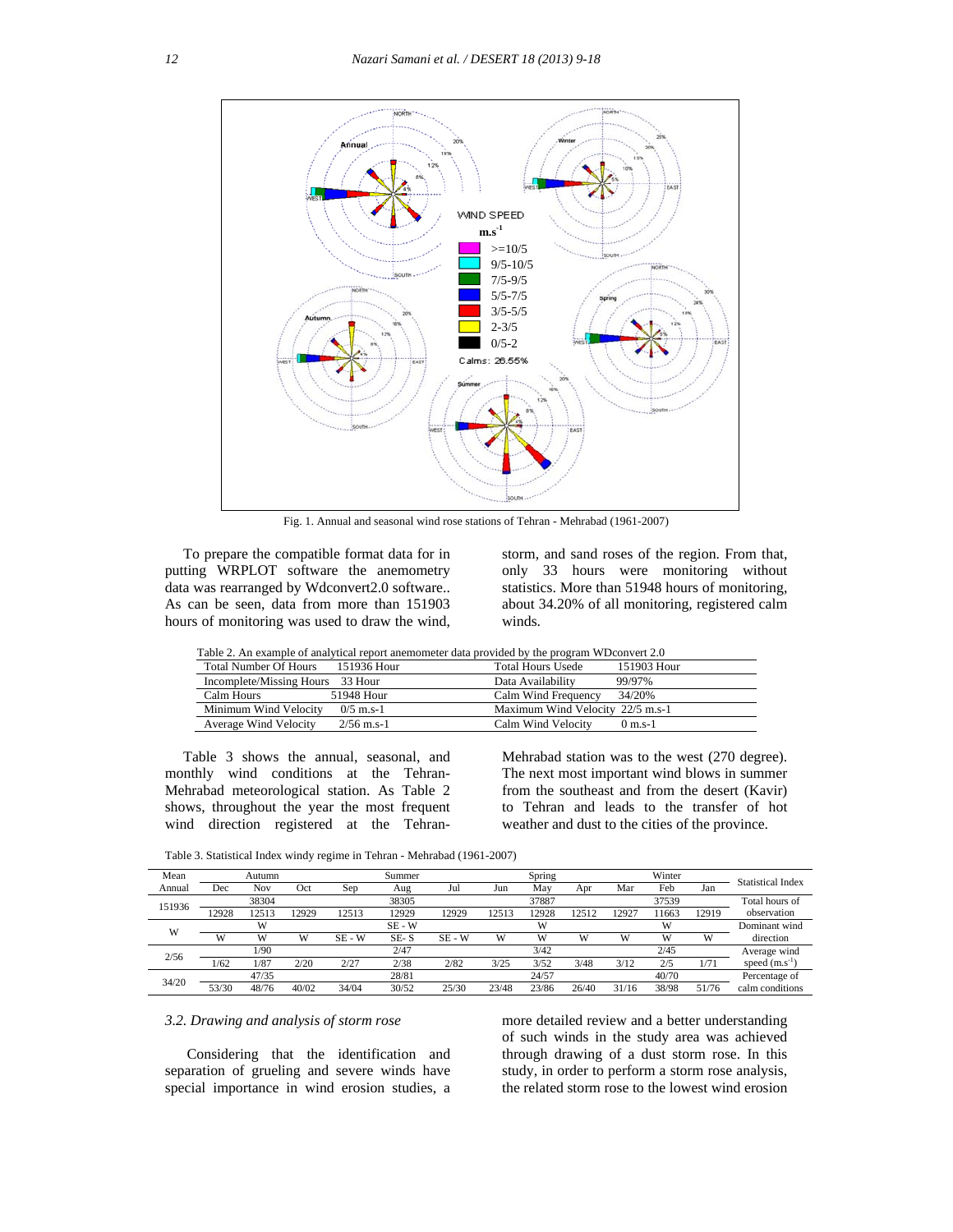threshold velocity 6.5  $m/s^{-1}$  at a height of 10 meters was used, and accordingly the grueling wind conditions were investigated in the area. Resulting analysis suggests the region has the potential for wind erosion.

 Figure 2 shows the annual and seasonal storm rose of the area considering the threshold velocity of 6.5  $\text{m/s}^{-1}$ . As the annual storm rose of the Tehran-Mehrabad station illustrates, the direction of grueling winds with more than 6.5  $m/s<sup>-1</sup>$  velocity are mainly from the west to the northwestern and southwestern sectors. Seasonal storm roses also indicate that wind velocities up to 6.5 m/s in spring and winter have the highest frequencies at 18.68% and 16.06%, respectively. Comparatively, winds occurring in summer and autumn in this area have less velocity. Therefore, if the same conditions exist across the basin, it can be expected that the storm rose would mostly occur in winter and spring (statistics and information from the Iran Meteorological Organization). Of course, in respect to the Mediterranean climate and the high proportion of precipitation that falls during winter and spring (Meteorology Institution), the possibility of the existence of moisture in the soil surface is increased, and this issue is important in increasing the threshold velocity and subsequently reducing soil erosion.

### *3.3. Drawing and analysis of sand rose*

 Another method for analyzing grueling and severe stormy winds is to estimate values of sand transportation potential (DP) and draw a sand rose (Fry Burger, 1975). It is drawn given the threshold velocity like the storm rose, with one difference being that, unlike the storm rose, the percentage of wind frequency was not considered in the sand rose. Instead, another parameter with the title of sand transportation potential was calculated for 8 and 16 different directions which reflects the wind power in carrying soil particles.

 The calculation of sand transportation indices and the drawing of a sand rose are then the most suitable and reliable methods for identifying and analyzing grueling winds. In this method, the wind power for sediment transportation in different directions is first calculated. Then based on the obtained values, the sand rose arms (in different directions) are drawn as a vector unit in mm.

 Because of the complexity in calculations of the sand transportation potential and sand rose drawing, the software sand rose graph was used. We studied the conditions of grueling winds in the area based on the results obtained with this software. In order to calculation the values of DP and draw the sand rose according to Fry Burger's suggestion, the lowest threshold velocity of wind erosion at a height of 10 meters around the selected anemometer station was considered the base threshold velocity of erosion. In this way, the obtained values of DP had the highest sand transportation power (potential). In order to make a relative identification of the status of grueling winds, first all of the area's monthly, seasonal, and annual sand roses were calculated and examined based on the minimum threshold velocity. Then, the trend of sand movement were determined over the past decade.

 Figure 3 shows the annual and seasonal sand roses of the Tehran-Mehrabad stations based on the anemometer data of a statistical period of 47 years and drawn according to the minimum threshold velocity  $(6.5 \text{ m/s}^3)$ . The values related to the sand rose indices calculated using sand rose graph software are presented in Table 4. The calculation of DPt values in different seasons indicated that the area's most vigorous winds blow in spring and winter, respectively, and that autumn and summer winds are more calm. A review of monthly values indicated that the area's most erosive winds blow from January until the end of May, and the erosivity of the area's winds is weak during other months. The investigation into erosive wind direction in the area suggested that the general direction of erosive winds is to the west; thus, the final direction of sand transportation, called RDD, also shows the direction of flowing sand movement in the area trends from west to east. Table 4 shows that the frequency of erosive winds in the region is trifle, and across almost all months of the year, its value is less than 22%.

 Figure 4 shows the estimated DPt values in different months of the year. As is illustrated, in spite of less frequency of grueling winds in various months, the values for sand transportation potential in the region are very significant, especially in March and May.

 One index resulting from the sand rose drawing is the homogeneous index of sand transportation, which is defined as the ratio of final value of sand transportation to total power of sand transportation.  $UDI=RDP/DPt$  (1)

 This ratio explains the effect of cross winds in the region very well. A value close to one indicates that erosive winds blew from one direction; values closer to zero represent multi– directional, powerful winds in the region. As seen in Table 4, the homogeneous index of sand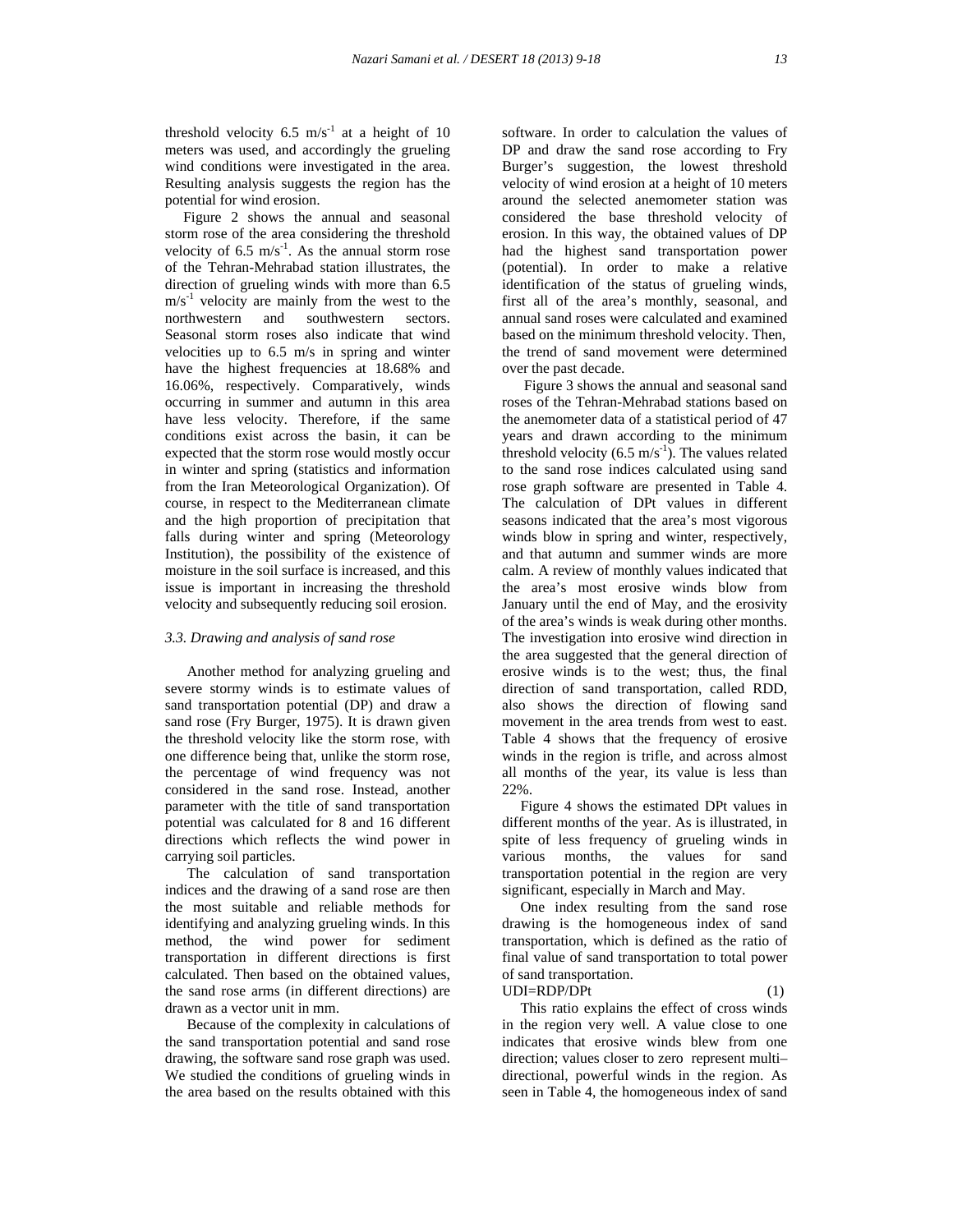transportation direction is more than 0.5 in all months of the year and annually equals 0.9, indicting the unidirectionality of the area's winds. Since sand is displaced by wind in a multidirectional manner, the dunes move in a sweeping state, and sand is constantly moving in different directions. However, grueling winds often have higher frequencies in certain directions, so the movement of the dunes follows the direction of erosive winds in nature. In order to calculate the final value of transported sand and its movement direction, the outcome vector of the trend of sand transportation in different directions was calculated.

Table 4. Annual, seasonal and monthly indices Values extracted from drawing sand rose from the station in Tehran-Mehrabad (V\* =  $6/5m/s$ )

| Mean   | Winter |       |       | Autumn |       |       | Summer |       |      | Spring |       |       | Time       |
|--------|--------|-------|-------|--------|-------|-------|--------|-------|------|--------|-------|-------|------------|
| Annual | Mar    | Feb   | Jan   | Dec    | Nov   | Oct   | Sep    | Aug   | Jul  | Jun    | May   | Apr   | Index      |
| 245/7  | 72/4   |       |       | 39/9   |       |       | 18/6   |       |      | 115/6  |       |       | DPt        |
|        | 38/5   | 22/5  | 24/5  | 10/5   | 15/1  | 14/2  | 6/8    | 4     | 6/9  | 11/2   | 46/3  | 44/7  |            |
| 222/00 | 68/007 |       |       | 38/013 |       |       | 14     |       |      | 103    |       |       | <b>RDP</b> |
|        | 36     | 22/02 | 21    | 10     | 15    | 13/04 | 6      | 3     | 4    | 11     | 41/05 | 41/01 |            |
| 91     |        | 91    |       |        | 92    |       |        | 90    |      |        | 90    |       | <b>RDD</b> |
|        | 90     | 90    | 93    | 89     | 90    | 90    | 93     | 89    | 90   | 90     | 93    | 89    | (Degree)   |
| 0/9    | 0/94   |       |       | 0/95   |       |       | 0/753  |       |      | 0/89   |       |       | <b>UDI</b> |
|        | 0/93   | 0/97  | 0/85  | 0/95   | 0/99  | 0/92  | 0/88   | 0/75  | 0/58 | 0/98   | 0/88  | 0/92  |            |
| 12/56  |        | 16/06 |       |        | 10/11 |       |        | 5/26  |      |        | 18/61 |       | $F\% > Vt$ |
|        | 19/83  | 16/24 | 14/17 | 9/79   | 10/85 | 9/74  | 5/6    | 3/58  | 6/05 | 10/55  | 20/07 | 21/66 |            |
| 11/52  |        | 13/73 |       |        | 7/44  |       |        | 3/71  |      |        | 21/73 |       | Qs         |
|        | 3/81   | 6/23  | 25/51 | 25/52  | 3/81  | 6/23  | 25/51  | 25/52 | 3/81 | 6/23   | 25/51 | 25/52 | $Kg/m-s)$  |
| 10/4   |        | 12/93 |       |        | 7/13  |       |        | 2/71  |      |        | 19/37 |       | <b>RQS</b> |
|        | 2/17   | 5/91  | 22/6  | 23/18  | 2/17  | 5/91  | 22/6   | 23/18 | 2/17 | 5/91   | 22/6  | 23/18 | $Kg/m-s$   |



Fig. 2. Annual and seasonal storm rose stations of Tehran - Mehrabad (1961-2007)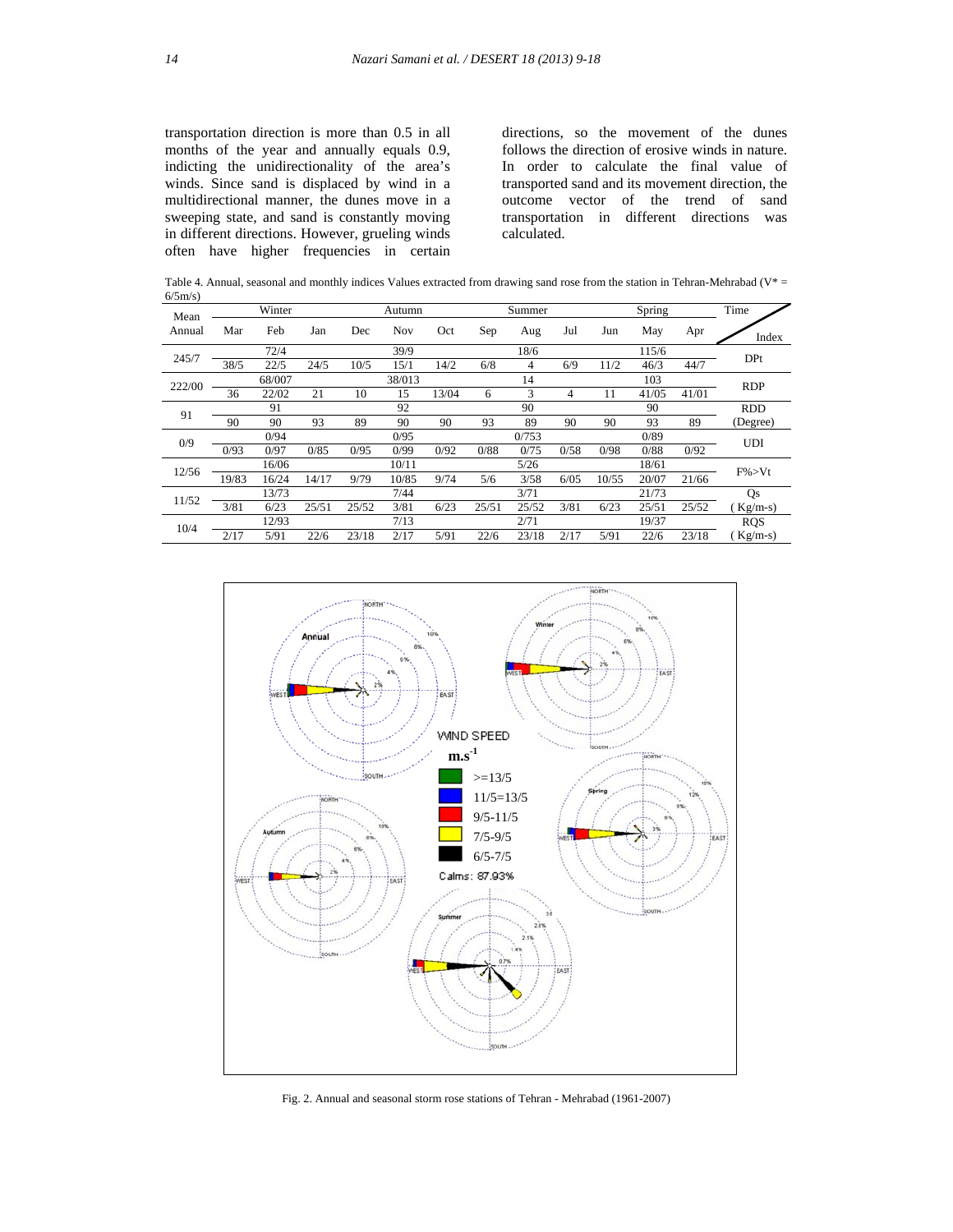

Fig. 3. Annual and seasonal sand rose stations of Tehran – Mehrabad (threshold velocity  $6/5$  M.S<sup>-1</sup>)



Fig. 4. Estimate of Total Drift Potential (DPt) values in different months of the year according to the frequency of grueling wind over a velocity 6.5 m/s

# *3.4. Relationship of wind rose, storm rose, and sand rose with thunderstorms and dusty days*

 Considering the importance of thunderstorms and dusty days in wind erosion and their role in the creation and displacement of contamination, in this section we will study and compare dusty days and their relationship with the wind, storm, and sand roses using data obtained from the Tehran-Mehrabad synoptic weather station during a statistical period of 55 years (1951- 2005). According to the World Meteorological Organization Agreement (WOA), a soil hurricane is reported when the wind velocity at a station exceeds 30 Nat and horizontal visibility reaches less than 1 kilometer (1000 meters) due to air dust. Thunderstorms are strong and terrible natural phenomena that extend thousands of kilometers. Considering the area's seasonal wind roses, it can be seen that the area is windier in spring and summer than in autumn and winter.

 Figure 5 shows the number of days with dust storm in each month. As the figure shows the dustiest days are seen in spring and summer. June has the maximum number of dusty days (3.5 d/m on average).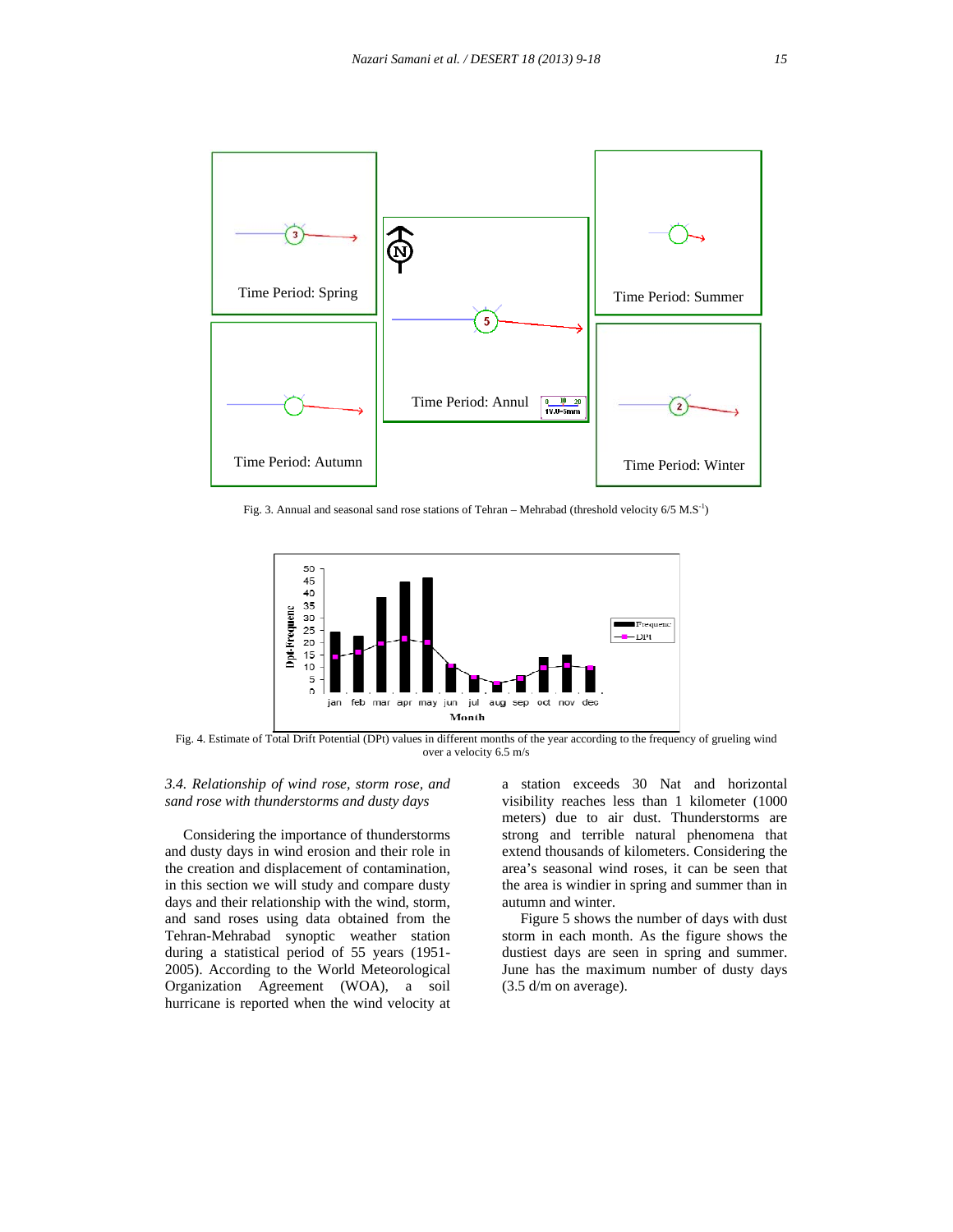

Fig. 5. Dust Storm Frequency in the Site

 Figure 6 also shows the number of days associated by storm condition in each month. This region has the most thunderstorm days in spring and summer, such that the number of combined days with thunderstorms in May

exceeds four days in a month. Seasonal storm roses also reflect the fact that winds with a velocity of 6.5 m/s are most frequent in spring and winter, and the area's winds mainly have a lower velocity in summer and autumn.



 Figure 7 examines the trend of the number of dusty days during 1951 to 2005. It can be seen that dust increased from 1968 until 1971, and on average, 80 days per year have dust.

 Figure 8 shows the number of days with thunderstorms during the years 1951 to 2005.



Fig. 7. Dust Storm Frequency in Tehran Province during 1951- 2005



Fig. 8. Thunder Storm Frequency in Tehran Province during 1951- 2005.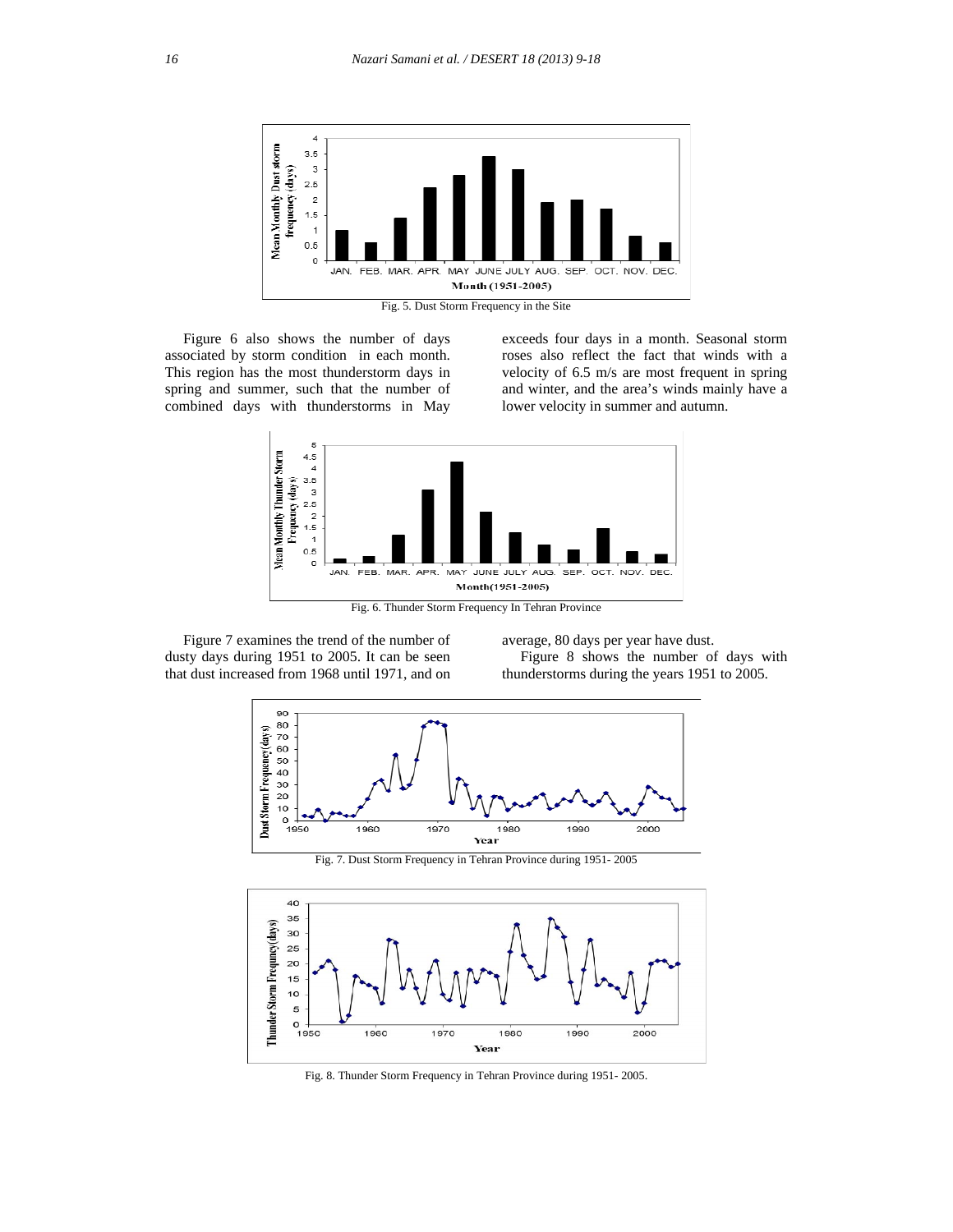Figure 9 shows the direction and velocity of the fastest winds, and the dates of their occurrence are presented in Table 4. The velocity of the fastest winds ranges from 32 to 49 meters per second. Here it can also be seen that the maximum wind velocity in spring and winter measuring 49 and 40 m/s, respectively, is higher than in summer and autumn. Therefore, it can generally be concluded that the frequency of winds and therefore the number of dust storm days and thunderstorms in spring and summer are more than in fall and winter, but the strongest and most grueling winds occur in winter and spring more than in autumn and summer.



Fig. 9. The fastest wind direction and velocity (1951-2005)

 Figure 10 shows the velocity of the fastest winds in each year. As is illustrated, it can be said that in recent years, wind velocity has increased so that in years 1995 and 1998, its

peak was reached and wind velocity reached 49 m/s. Faster wind velocity creates conditions conducive to wind erosion.



Fig. 10. The fastest winds velocity per year (1951-2005)

#### **4. Discussion and conclusions**

 By comparing the results obtained from the wind, storm, and sand roses of the Tehran-Mehrabad station, the following results are inferable. As a whole, wind roses represent the single inference of wind features and the direction of wind in the area or range of the studied stations; they offer no index for analyzing storm and dust creation. In the storm rose, because of the interference of the threshold velocity of wind erosion, a relationship is established between wind features and erodibility of the land around the station. Thus, the possibility of detecting storm conditions and the direction of grueling winds becomes easier. The wind rose drawn from data from the statistical period of 47 years in Tehran (1961- 2007) showed that the western winds are prevailing ones and sometimes blow strongly in the area. At the same time, the storm rose introduced winds with a westerly direction as major ones in the formation of dust storms. Such conditions of wind blowing together with the presence of barelands and salty palin (located between Tehran and Qazvin) as well factories' chimneys density in the western part of Tehran province are main reasons for dust storms in Tehran's area. Results obtained from the cited statistical period also reflect the fact that the vector summation of (resultant) wind forces (RDP) in Tehran has an angle equal to 90